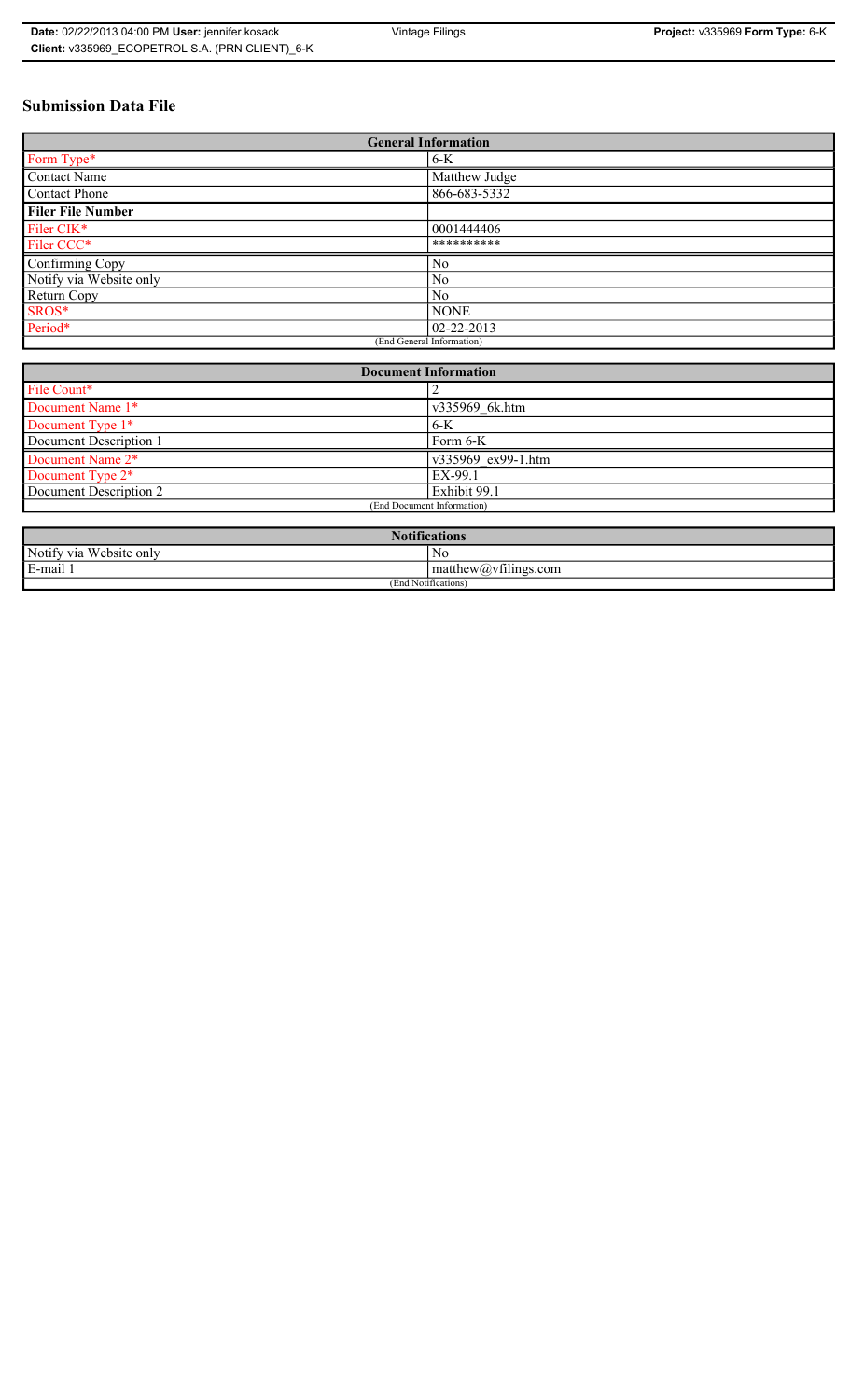### **SECURITIES AND EXCHANGE COMMISSION Washington, D.C. 20549**

#### **FORM 6-K REPORT OF FOREIGN PRIVATE ISSUER PURSUANT TO RULE 13a-16 OR 15d-16 OF THE SECURITIES EXCHANGE ACT OF 1934**

February, 2013

Commission File Number: 333-153452

**ECOPETROL S.A.**

*(Exact name of registrant as specified in its Charter)*

Carrera 7 No. 37 – 69 BOGOTA – COLOMBIA

*(Address of registrant's principal executive offices)*

Indicate by check mark whether the registrant files or will file annual reports under cover Form 20-F or Form 40-F.

Form 20-F  $\boxtimes$  Form 40-F  $\Box$ 

Indicate by check mark if the registrant is submitting the Form 6-K in paper as permitted by Regulation S-T Rule 101(b)(1):

 $Yes$   $\Box$   $No$   $X$ 

Indicate by check mark if the registrant is submitting the Form 6-K in paper as permitted by Regulation S-T Rule 101(b)(7):

 $Yes$   $\Box$   $No$   $X$ 

Indicate by check mark whether by furnishing the information contained in this Form, the registrant is also thereby furnishing the information to the Commission pursuant to Rule 12g3-2(b) under the Securities Exchange Act of 1934.

 $Yes$   $\square$ 

If "Yes" is marked, indicate below the file number assigned to the registrant in connection with Rule 12g3-2(b): 82- N/A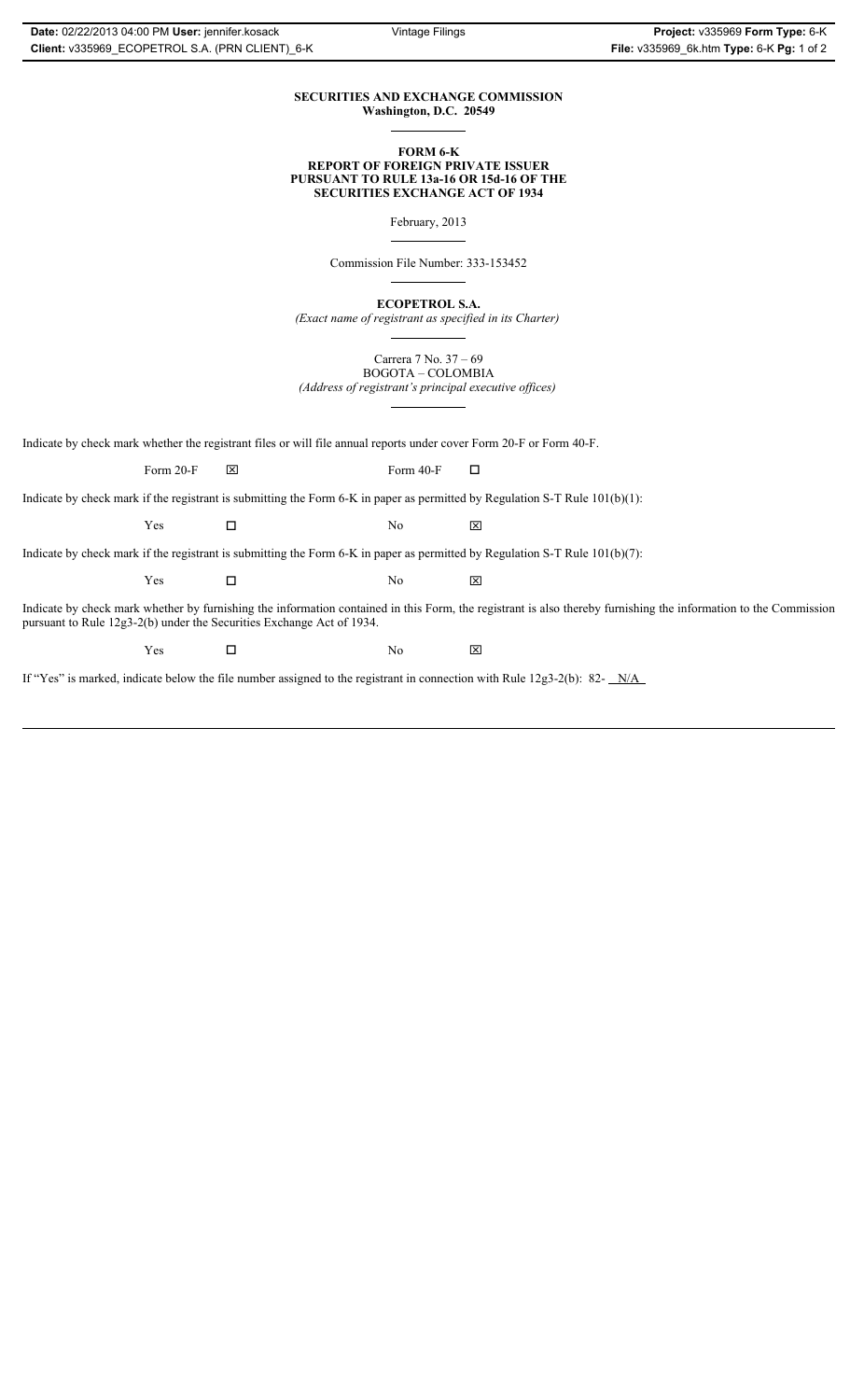## SIGNATURE

Pursuant to the requirements of the Securities Exchange Act of 1934, the Registrant has duly caused this report to be signed on its behalf by the undersigned, thereto duly authorized.

Date: February 22, 2013

Ecopetrol S.A.

By: /s/ Adriana M. Echeverri

Name: Adriana M. Echeverri Title: Chief Financial Officer